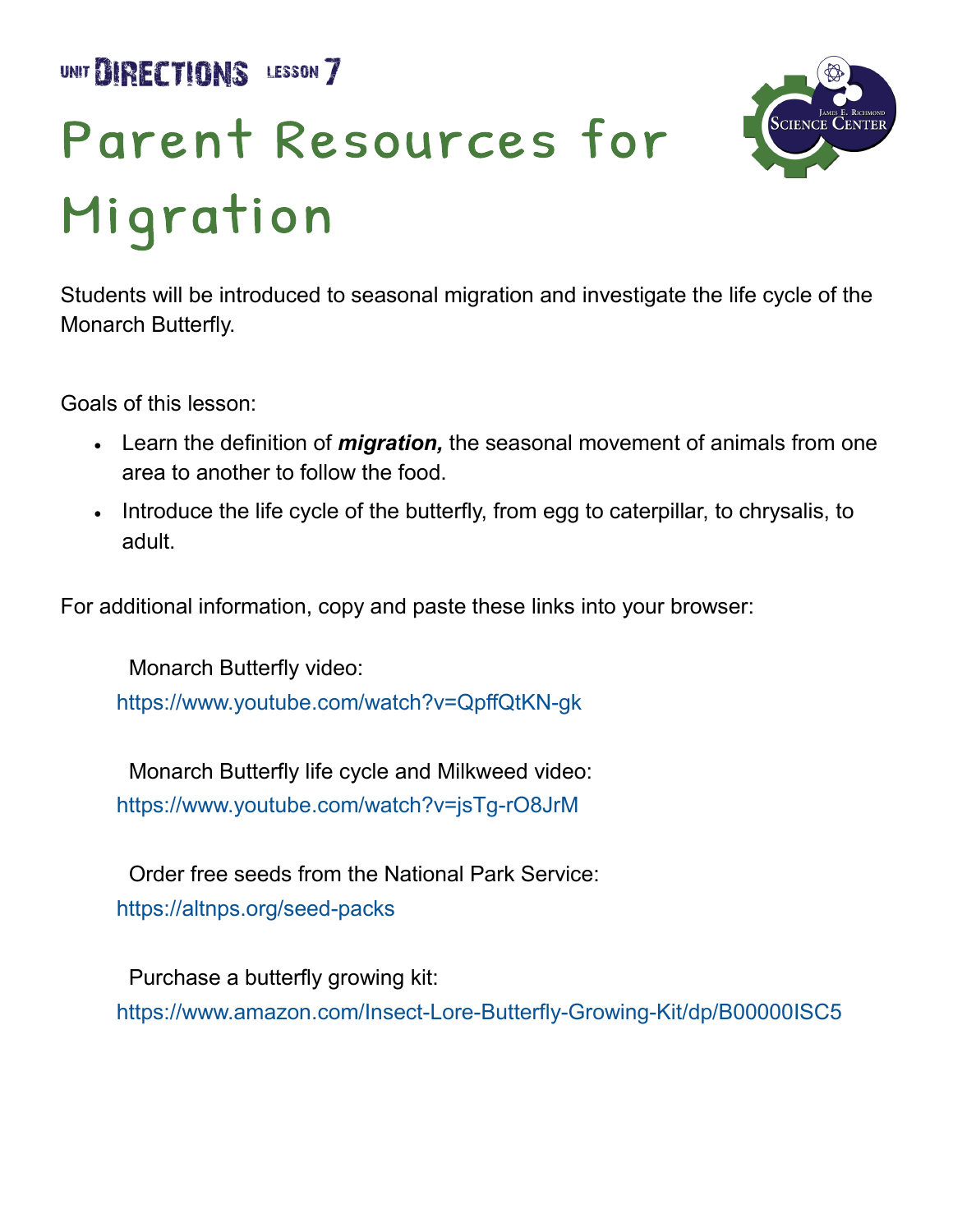## Follow the Food



 Some animals move from one area to another when the season changes. That movement is called **migration**. Animals migrate to follow the food.

 This Summer, you might see a Monarch Butterfly in the garden. Monarch Butterflies live around here in the hot weather, and **migrate** to Florida or Mexico when the temperature starts to fall. Some Monarch Butterflies fly as far as 3,000 miles to reach their Winter home.

 Monarch Butterflies only lay their eggs on the leaves of the Milkweed plant. When the eggs hatch, the baby caterpillars (or larva) munch on the leaves of the Milkweed, which is the only food that they will eat.

> The caterpillars eat and grow, then make a chrysalis (or cocoon) in which they rest and grow wings. They morph into a full-grown butterfly!